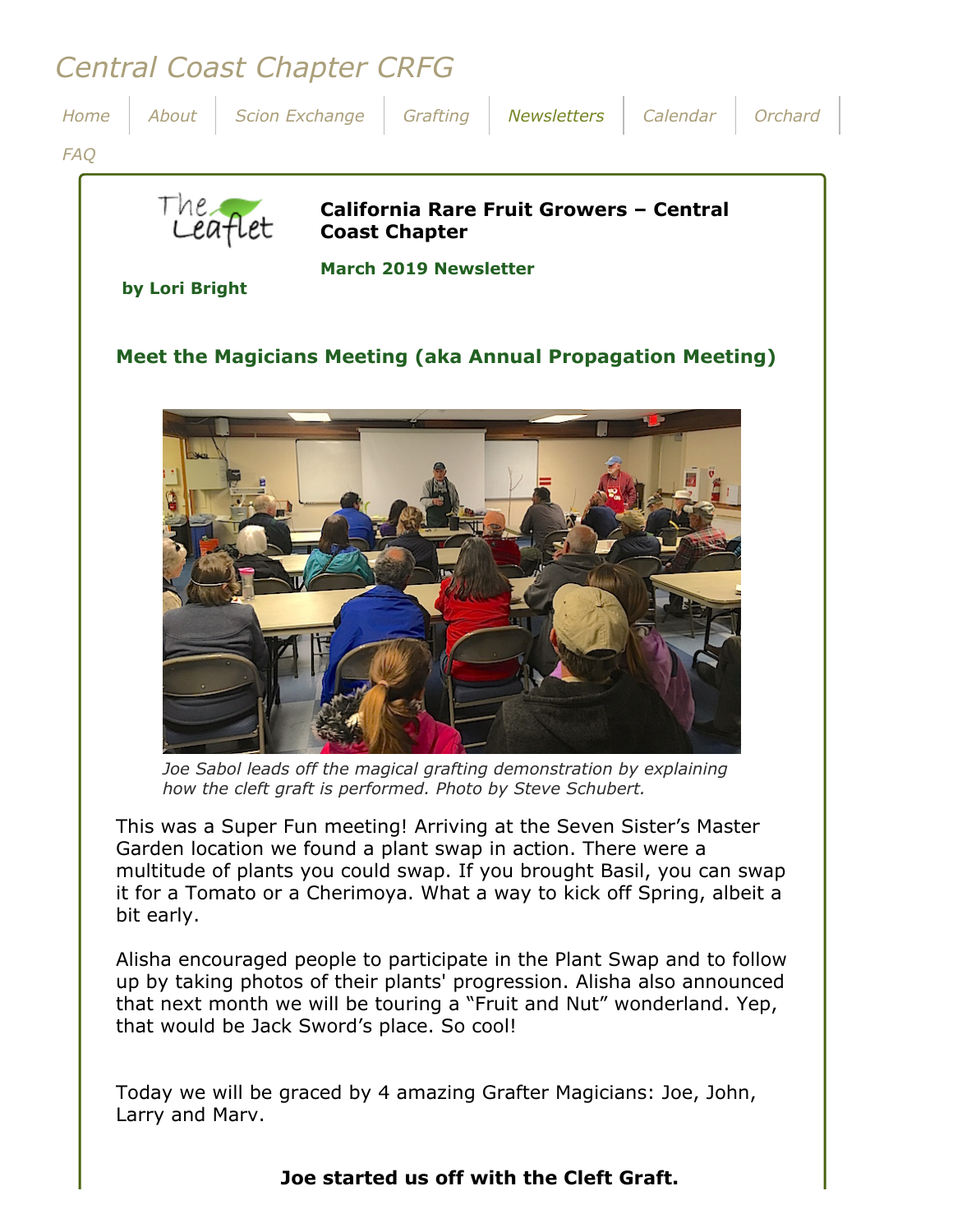Joe suggests the easiest tips to be:



*Cleft Graft*

- Start with good clean clippers, know the "Cut" side from the "Mash" Side of the clipper.
- Using your Grafting Knife, avoid hitting any buds when making your cut. Make a nice clean cut.
- Locate your knife on top of the rootstock and use a hammer to pound cleanly into the rootstock
- Find Scion that is the same diameter to your rootstock. See that they "Match Nicely".
- Joe says this is the best grafting method for a

beginner. **Shazzam!**



*Joe explains about the cleft graft while Marv stands by ready to whack the grafting knife with his hammer. Photo by Steve Schubert.*



*Parts of a branch. When grafting, it's important to line up the cambium layers!*

## **John instructed us on how to do a Whip 'n' Tongue Graft**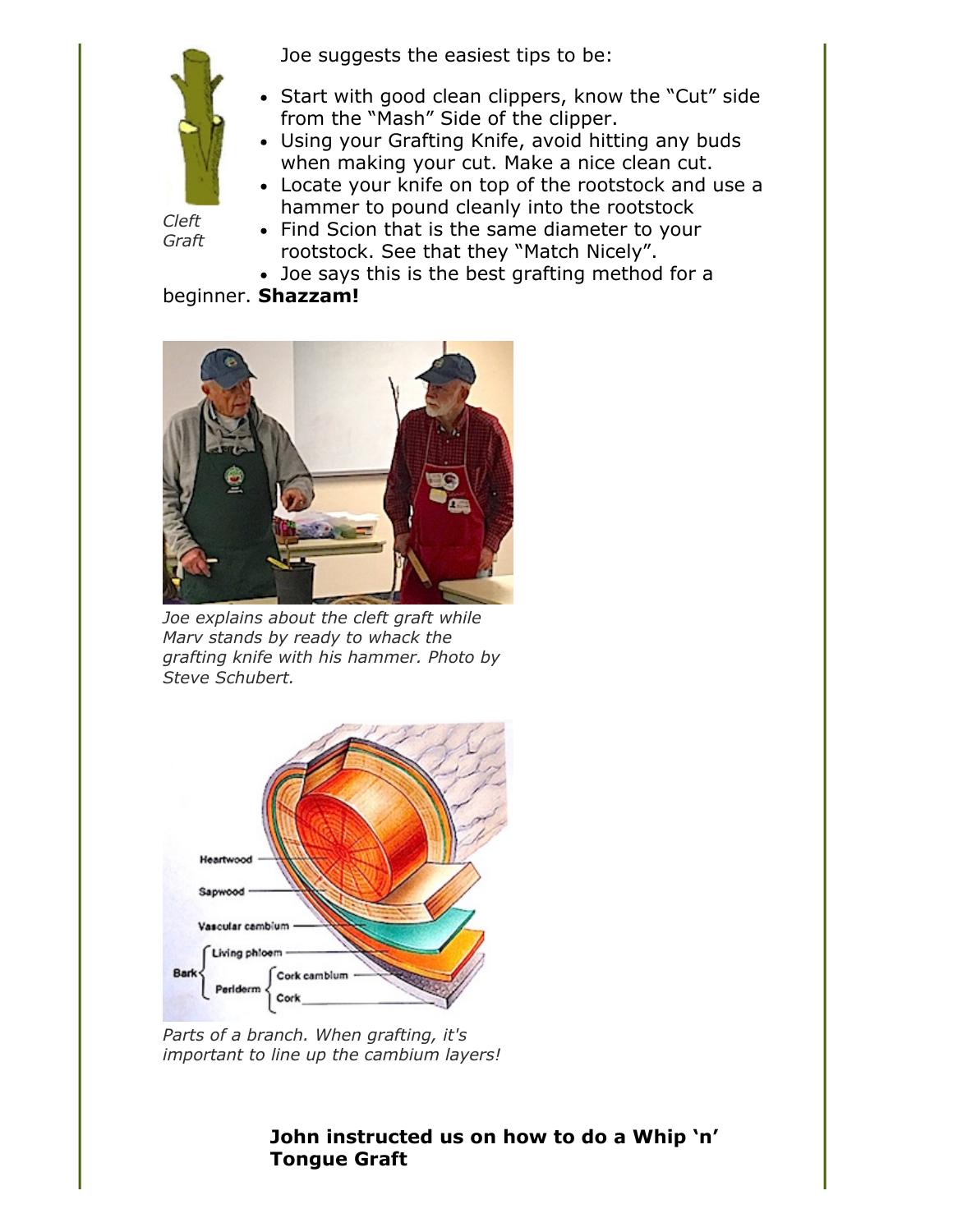- Match up your Scion to your Rootstock, most specifically that the Cambium layers match.
- John shares that the Whip is the first cut on either scion or rootstock, but the Tongue is the Magical part that helps hold the two parts together.
- The "Tongue" is cut **{Open Sesame}** one third the way down on each the scion and the rootstock.
- John likes to finish off with vinyl tape to secure the graft.

*Whip 'n Tongue Graft*

You can place a dab of goop atop the top side of the scion.



*John cut these tree branches to give us a larger-than-life example of what the steps of the Whip 'n Tongue graft look like. Branch photos by Alisha Taff.*



# **Larry instructed us on the Chip Bud Graft.**

- This bud is great because it can be done any time of the year.
- Always make your labels first. You will be glad you did.
- Using your grafting knife cut the chip. Make a 45 degree cut below your chosen bud then slice it off from the top.

*Chip Bud Graft*

When you make the rootstock incision, make one clean cut. No whittling.

Once you place your bud, you can **...{Alakazam}...** use a pushpin, yes that's right, a pushpin to hold your chip until you can tape the graft.

Using parafilm tape, wrap the lower part of your graft. Once the tape is holding, you can remove the pushpin. Wrap your graft well, using only one pass around the bud itself.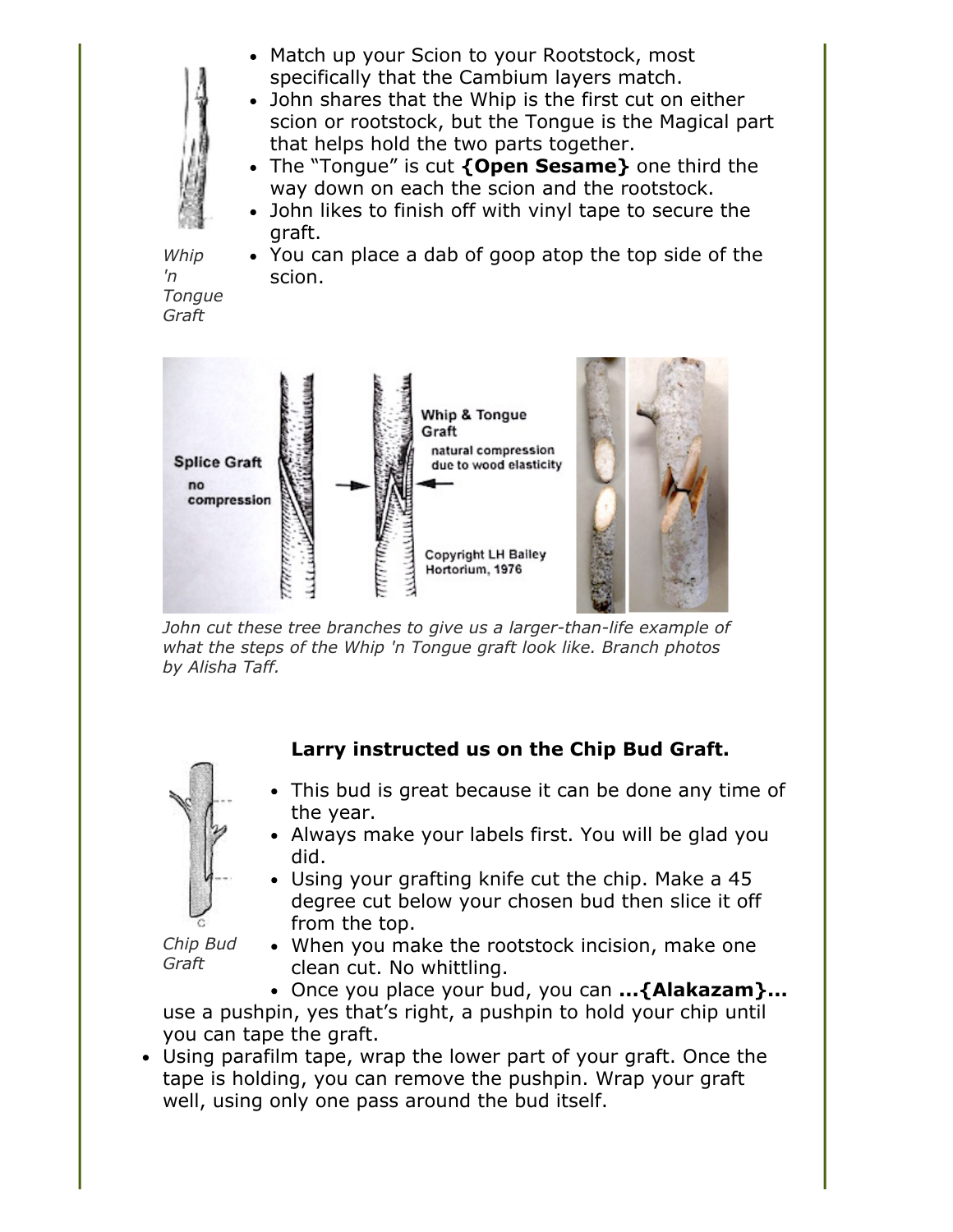

**Marv showed us his "Handy Dandy Grafting Tool."** Pretty slick!

You can buy one for anywhere from 20 dollars and up.

*Omega Grafting Tool*

- Marv has grafted one Scion atop another Scion atop another Scion…5 Scions deep and every graft took! Wow.
- The tool makes a beautiful clean cut every time.
- As always, match your rootstock/scion diameters for cambium contact on all surfaces.
- Mary likes to use parafilm to finish.

## **Abracadabra!!**

We all strolled into different corners with our own particular wizard, who then flourished their talents, and gave us some up-close-andpersonal instruction to boot.

#### **Thanks Joe, John, Larry and Marv. That was Pure Magic.**

#### **Plum Bud Gall Mite Fact Sheet**

The following was sent to us by Susan Casner-Kay. Thanks Susan!

The Plum Bud Gall Mite is a newly found pest. [Please read the fact](file:///Users/daramanker/Documents/CRFG/Website/Newsletters/2019/Mar/PBGM_Fact_Sheet-03-11-192149.pdf) sheet for more information about identifying and reporting the pest. I ask that you all check for the pest on your own trees (plum, pluot, almond, and apricot) and report any findings. To report the pest, please do one of the following:

1. Contact your local county agriculture department. Inform them that you wish to report a Plum bud gall



Fig. 1. Infected bud galls in a Flavor Queen Pluot tree. Photo: Susan Casner-Kay



Fig. 2. Plum bud gall mites with a wormlike body and whitish color, as seen under microscope. Photo: Susan Casner-Kay